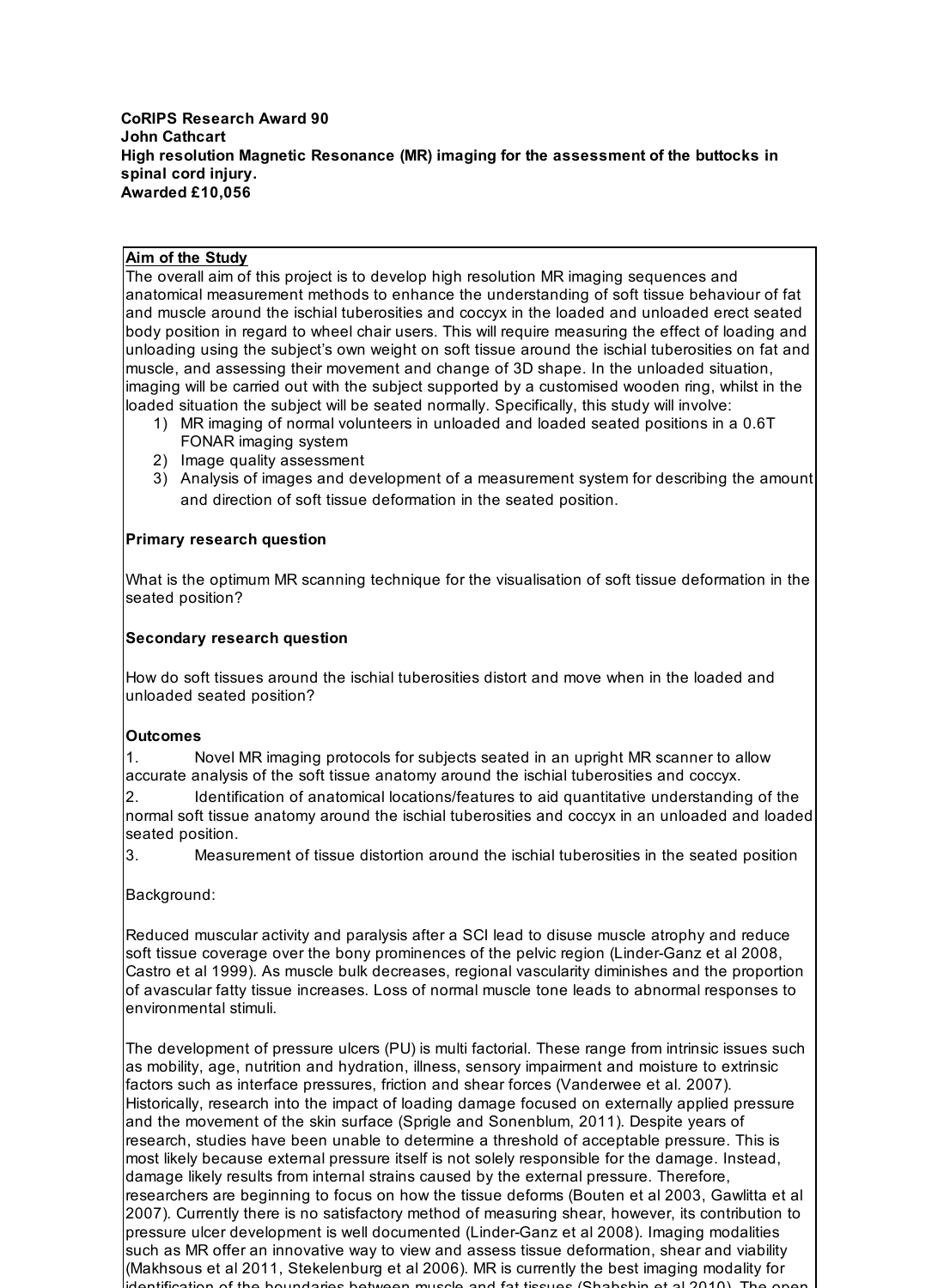identification of the boundaries between muscle and fat tissues (Shabshin et al 2010). The open stand-up MR 0.6 Tesla system from FONAR is ideally suited to perform loaded and unloaded MR scans of the buttocks focused around the ischial tuberosities where pressure ulcers are most likely to occur.

Soft tissue deformation can be variable depending on what type of interface (cushion) the subjects are sitting on. One goal of this study is to develop a method that can be used to look at how the soft tissue deforms whilst the subject is seated on different surfaces. Although this future testing is outside the scope of the current study, it has an impact on the scan protocol, as multiple imaging would then be required. Therefore, an aim must be to reduce the scan time so as to reduce the amount of time a subject must maintain the same position. While the immediate outcome of this study will be a method to investigate 3D tissue deformation in the seated human buttocks, this methodology will be deployed within studies to improve our understanding of PU development and individual risk factors.

We are working with partners in Georgia Institute of Technology, Atlanta (Professor Stephen Sprigle and Dr Sharon Sonenblum), and FONAR Corporation (Dr John Greenhalgh, MR applications specialist), Melville, New York who have developed some initial scanning experience the Open 0.6T FONAR system (Sonenblum et al 2012). We have been asked to provide specialist MR scanning techniques for the visualisation of tissues around the ischial tuberosities. Dr Winder and Dr Sonenblum have collaborated with FONAR at their Research Centre in New York to do some initial MR testing. From this pilot work we have identified the appropriate RF coil and appropriate 2D spin echo sequences to provide high quality anatomical visualisation. However, we now need to explore these sequences, along with 3D techniques to optimise our scanning protocol (that is to ensure maximum signal to noise ratio in a reasonable scan time). Figure 1 shows a sagittal T1 of the IT from initial techniques. Figure 2 shows rendered MR images of unloaded and loaded gluteus maximus muscle and the deformation it endures under loading.



Figure 1 showing sagittal T1 MR of the muscle and fat configuration under the ischial tuberosity in the seated position whilst being unloaded.

a)





Figure 2 showing a) loaded gluteus maximus (red) and b) unloaded gluteus maximus (hamstring in yellow and bone in white in both images)

### **Methods**

### **Study 1. Optimize the MR scanning technique for imaging soft tissue deformation for sitting.**

MR imaging will be carried out at Medica Stand UP MR in Atlanta, using a 0.6 T FONAR MR system.

MR imaging will be carried out on 8 normal volunteers seated in an unloaded position (a special seat has been developed in Atlanta to support the body during scanning without compressing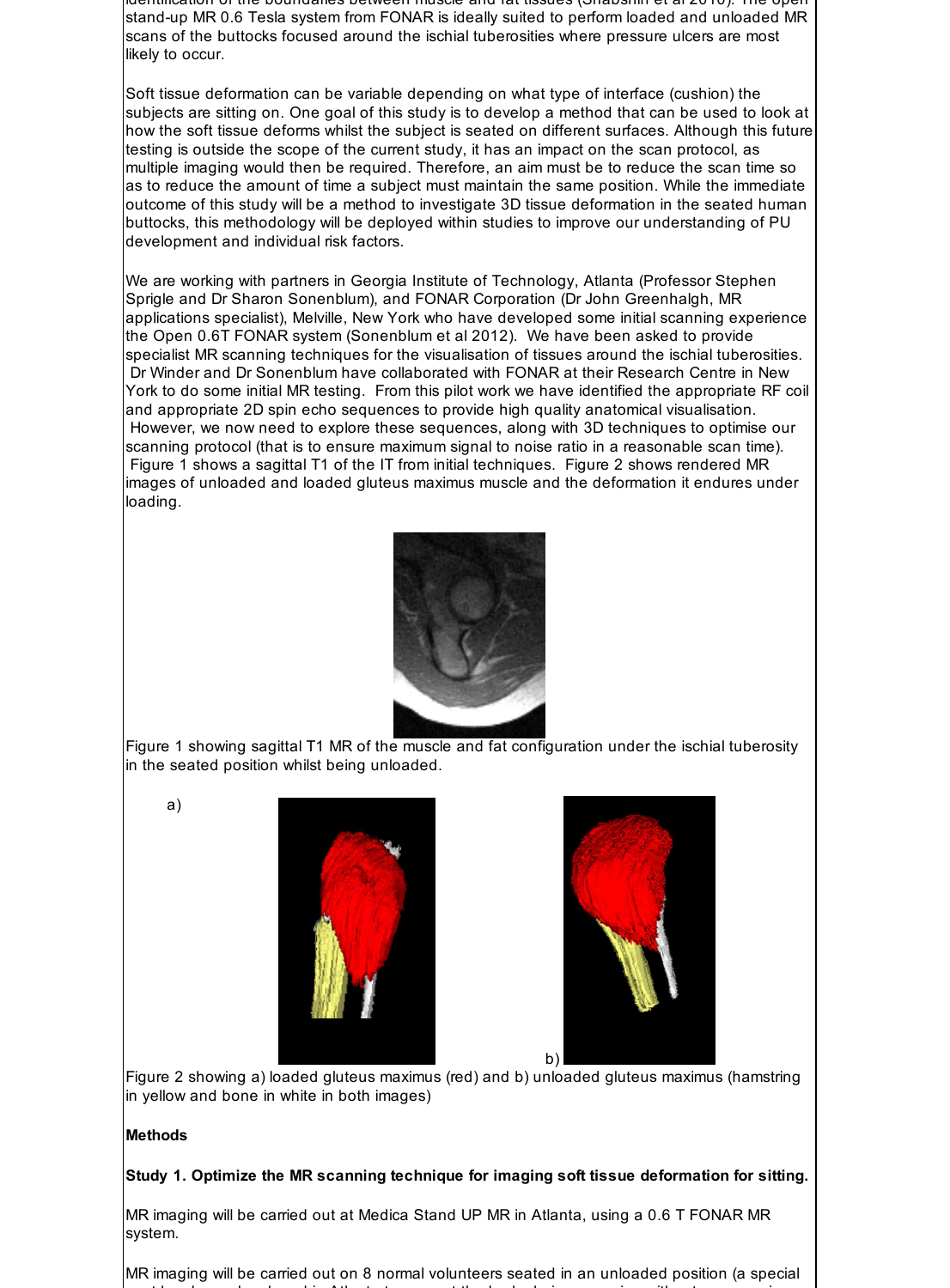seat has been developed in Atlanta to support the body during scanning without compressing the buttocks) and loaded with the subject's own body weight. To accomplish consistent seated posture, we will measure pelvic tilt, hip and knee angles, and foot positioning relative to the lower limb using goniometers and inclinometers. A series of 3D gradient echo and thin slice 2D fast spin echo sequences will be tested to develop optimum imaging of localised areas of the pelvic region (left/right IT and coccyx). Sagittal, coronal and transverse planes, with slice thicknesses from 0.5 mm – 3.0 mm, phase encoding steps from 128 to 256 will be acquired. Subjects will be given a unique code identifier and no names used to maintain anonymity. Image pre-processing and analysis will be carried out using Analyze AVW v11.0 and Geomagics Qualify 2012. Technical advice will be given by FONAR MR specialist on bandwidth selection and partial Fourier imaging.

# **Subject recruitment**

Subject's will be recruited through Georgia Tech, Atlanta via university email system. Subject's must be over 18 years, able to satisfy MR safety checklist, able to give written informed consent. Subject's will be excluded for the following reasons, if they are MR contraindicated, have had previous surgery of the buttocks area, previously had a pressure ulcer of the buttocks and physically do not fit into the FONAR system aperture. Maximum size and weight based on FONAR recommendations will be included in the exclusion criteria. We will apply purposive sampling to ensure we get a range of subject sizes that are representative of the typical population. To optimize scan time we require agile healthy volunteers so that scan positioning on and off cushions can be carried out efficiently.

Subject's consent will be obtained by Dr Sharon Sonenblum who is trained in human subject ethics and consenting in the US.

Ethical permission will be obtained from both the Ethics Committees of the University of Ulster and Georgia Institute of Technology. Peer review has been carried out by health care researchers at the University of Ulster.

US ethics At Georgia Tech faculty, Dr. Sonenblum is required to pursue Institutional Review Board (IRB) approval for taking MRI scans on research participants (approval has been applied for and approved). This includes obtaining informed consent from all participants, and training in the protections of human subjects for all participating researchers. The mission of the Georgia Tech IRB reads: "Georgia Institute of Technology's Institutional Review Board is charged with the responsibility of safeguarding the rights and welfare of human participants in research. The university's program of human research participant protection is based on the three primary ethics principles set forth in the Belmont Report, issued in 1979 by the National Commission for the Protection of Human Subjects of Biomedical and Behavioral Research: • Respect for persons, • Beneficence, and • Justice." Drs. Cathcart and Winder will be added to the Georgia Tech IRB application.

Image quality will be assessed quantitatively using signal to noise ratio and spatial resolution measures. Also, a 5 point Likert scale will be used to qualitatively assess subjective image contrast (differentiation between bone, muscle and fat) and visibility and delineation of the following anatomy: fat/muscle interface (gluteus maximus, hamstrings, piriformis, obturator internus, adductor magnus, gracilis and fat), blood vessel bifurcation (within the ischial rectal fat), peak of the ischial tuberosity, fovea of head of femur, intermuscle fascial lines and common ligament insertion of the hamstring muscle. The Likert scale will consist of the following; 1 invisible/absent, 2 poorly visualised, 3 acceptable, 4 good and 5 excellent (Ba-Ssalamah et al 2002). Images will also be assessed for presence of movement, chemical shift, phase wrap and any other artefacts.

Each image will be assessed for quality (signal to noise, contrast between fat and muscle, image resolution) by 2 researchers experienced in Diagnostic image assessment. The results will be crossed checked by a  $3^{\text{rd}}$  Researcher in Atlanta and an Anova analysis will be used to measure variability.

**Study 2: Analyse images and develop a measurement system for reporting on deformation in response to loading.**

MR images from Study 1 (unloaded and loaded) will be used for analysis

# **Image Analysis**

The goal of the MRI analysis is to describe the deformation of individuals' buttocks. Preliminary analyses have illustrated that we can describe global deformations (i.e., change in tissue thickness or volume underneath the ischial tuberosities). Global deformation has the advantage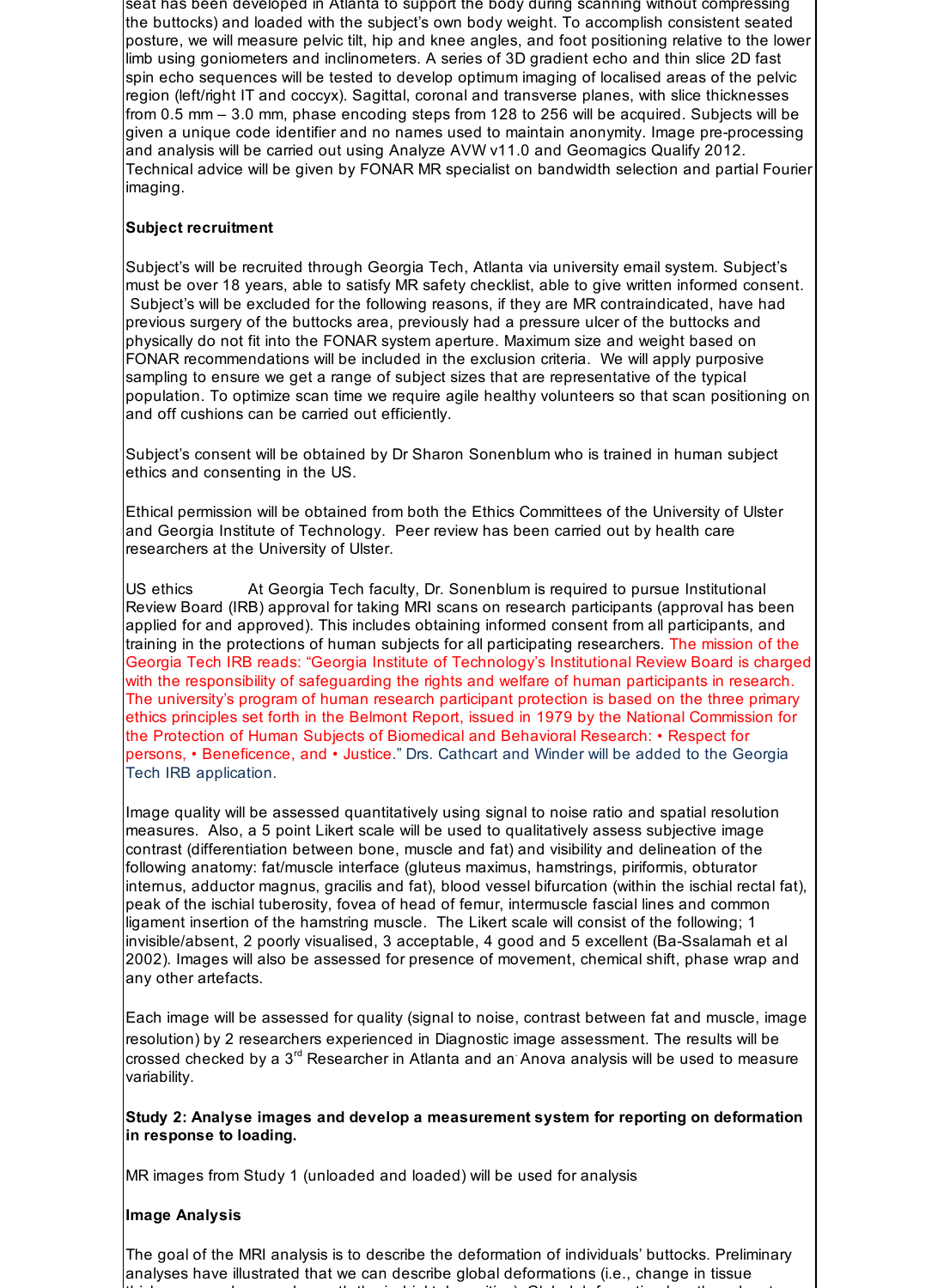thickness or volume underneath the ischial tuberosities). Global deformation has the advantage that it is relatively easy to measure.

Localized strain is likely to have a more direct relationship to tissue damage, but is much more complex in measurement and will be the work of phase 2 of measurement analysis once image optimisation has been achieved.

Data processing will be performed collaboratively with image processing experts at Georgia Tech, as well as medical imaging professionals at the University of Ulster. Both sets of expertise are needed for valid results. The radiographer's expertise will be important for identifying anatomical features and artefacts in the images. Image processing expertise is needed to facilitate faster segmentation of the images, and to implement non-rigid segmentation techniques for the calculation of localized strain. Anatomical landmarks like fascia planes and blood vessel bifurcations will be potential features identified as references points for measurements as well as the peak of the Ischial tuberosity and fovea of the head of femur. 3D visualisation of muscle groups and fat around the IT (Gluteus maximus, semimembranosus/semitendinosus [hamstrings], piriformis, obturator internus, adductor magnus and gracilis) to demonstrate deformation will also be initially visualised.

### **Image Segmentation**

Achieving the measurements of both global and local deformation requires segmenting the bone and soft tissue of the buttocks (specifically, the gluteus, hamstrings, and obturator internus muscles, and fat). We will implement a user-assisted, semi-automated method developed and in use at Georgia Tech (Karesev 2011) to segment the MRI scans. The result will be object maps of the pelvis, the gluteus, hamstrings, and obturator internus muscles, and fat for each scan of each individual participant.

## **Global Measures**

Our preliminary work studying model and human buttocks indicated that 1D measurements were inadequate. So while our emphasis will be on volumetric (3D) measurements of deformation, we will also evaluate 1D and 2D measurements for comparison with existing work (Table 1). Because individuals vary in size and shape, a consistent region of interest (ROI) must be defined for each metric. This analysis will utilize a ROI that is anchored using the ischial tuberosity, which is easily identifiable in the MRI scan and will not change in size or shape when load is added. An elliptical prism with 1.5 cm x 2.5 cm diameters (coronal and sagittal planes, respectively) about the apex of the ischial tuberosity will be used (**ROI**, Figure 3). This is based on the typical geometry of the ischial tuberosity and should include predominantly tissue beneath the bone.

Measurements of tissue deformation will use the intersection of the segmented muscle and fat regions with the ROI to measure *tissue thickness* measured below the apex of the ischial tuberosity (1D measurement), *tissue area* below the ischial tuberosity within the ROI measured at the coronal and sagittal planes (2D measurement), and *volume of tissue* below the ischial tuberosity within the ROI (3D measurement) (Table 1). Although much of the tissue is incompressible and will not change under load, the tissue will be displaced outside of the ROI, resulting in a change in our volume measurement.

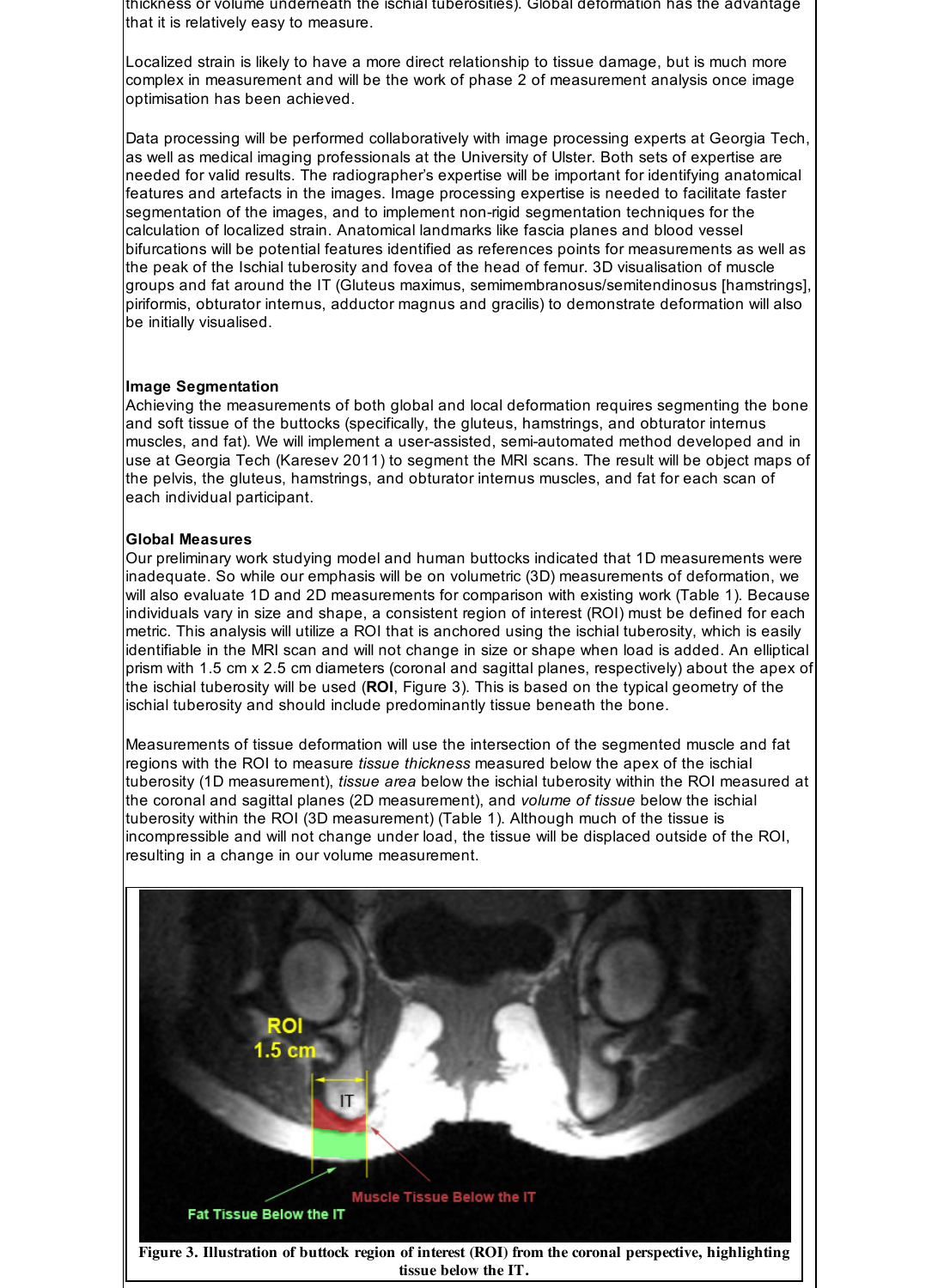| Table 1. Measurements of Tissue Dimensions Below the ischial tuberosity (IT). |                                                                   |                                                             |  |  |  |
|-------------------------------------------------------------------------------|-------------------------------------------------------------------|-------------------------------------------------------------|--|--|--|
|                                                                               | Muscle                                                            | Fat                                                         |  |  |  |
| $1-D$                                                                         | Apex of IT to muscle-fat boundary layer                           | Muscle-fat boundary layer to skin border                    |  |  |  |
| $2-D$                                                                         | Area below apex of IT to muscle-fat<br>boundary in coronal plane  | Area below muscle-fat boundary plane to<br>skin in coronal  |  |  |  |
| $2-D$                                                                         | Area below apex of IT to muscle-fat<br>boundary in sagittal plane | Area below muscle-fat boundary to skin in<br>sagittal plane |  |  |  |
| $3-D$                                                                         | 3D volume of muscle                                               | 3D volume of fat                                            |  |  |  |

# **Local Strain Measurement (phase 2 of measurement analysis)**

Once the segmentations have been achieved and dimensions in the ROI measured, we plan to calculate a deformation vector field (a complete deformation description that includes shear strains) using non-rigid registration techniques (Klein 2009, Zitova and Flusser 2003) of the loaded and unloaded volumes. The resulting deformation vector field will permit thorough analysis of the complex deformations, represented by the shear, curl, and divergence over the volume (Romano and Price 2012). Volumetric changes will be found through the divergence. Tissue movement due to incompressibility can be identified through the remaining vector components (i.e., shear and curl). Rigid motion of the tissue can be found through the residual vector after projecting the vector field onto the gradient operator-defined coordinate vector subspace.

We plan to utilize a low cardinality radial basis function approximation of non-rigid transformations with completely adjustable function parameters (to identify as part of the registration procedure). Further, we will investigate both stochastic optimization and user-guidance as pre-conditioners to gradient-based approaches.

# **Service User**

The REAR lab at Georgia Tech work with War Veterans Associations and those military personal with SCI. They provide input into their work and test the cushions that are being tested in the study when required.

# **How will reliability and validity be determined?**

The reliability of the MR scanning has already been assessed in repetitive scanning of silicone based buttock models and the variability of repetitive distance, area and volume measurements have been calculated. (Manuscript in preparation). Our data showed that variation in measurements across multiple scans was less than 10% for thickness and less than 5% for area and volume measures. Intraclass correlation coefficients (ICC) also showed excellent agreement between the same 2 independent assessors. ICC for thickness was 0.986 (95% CI 0.977-0.992) and was 0.998 (CI 0.997-0.999) for volume. We are currently developing semi-automated tissue segmentation and measurement routines for use with the human data, in collaboration with the Intelligent Vision and Automation Laboratory at Georgia Tech. We plan to repeat the testing done with the models on our human subjects. That is, we will take repeated scans of an individual and have multiple assessors perform analysis of individual scans in order to calculate reliability and validity.

# **Healthy Volunteers**

Healthy volunteers will be used to develop a clear understanding of normal tissue and anatomy (the overall purpose of this proposal is to image "normal" subjects, which we believe is the first step needed) and its movement before examining SCI patients and the changes they will have in their muscle shape.

Imaging individuals with SCI introduces many new challenges, including challenges transferring in and out of the MRI space and maintaining a stable posture for extended durations. While we are confident that all of these challenges can be overcome, initial protocol development will benefit from easy transfers between surfaces and the ability of participants to sit for extended durations while we manipulate protocol parameters. Furthermore, there is a benefit to understanding normative anatomy and tissue responses before tackling the complexity of individuals with SCI. Our recent case study (Sonenblum et al, 2012) represents the first time anyone has tried to understand 3D deformations of the seated buttocks. We recognise that MR imaging may need to be adapted for SCI subjects. This will form part of the other research programme currently under development. In fact, we are applying for research funding through the National Institute of Disability and Rehabilitation Research to carry out MR imaging of subjects with SCI (this will not